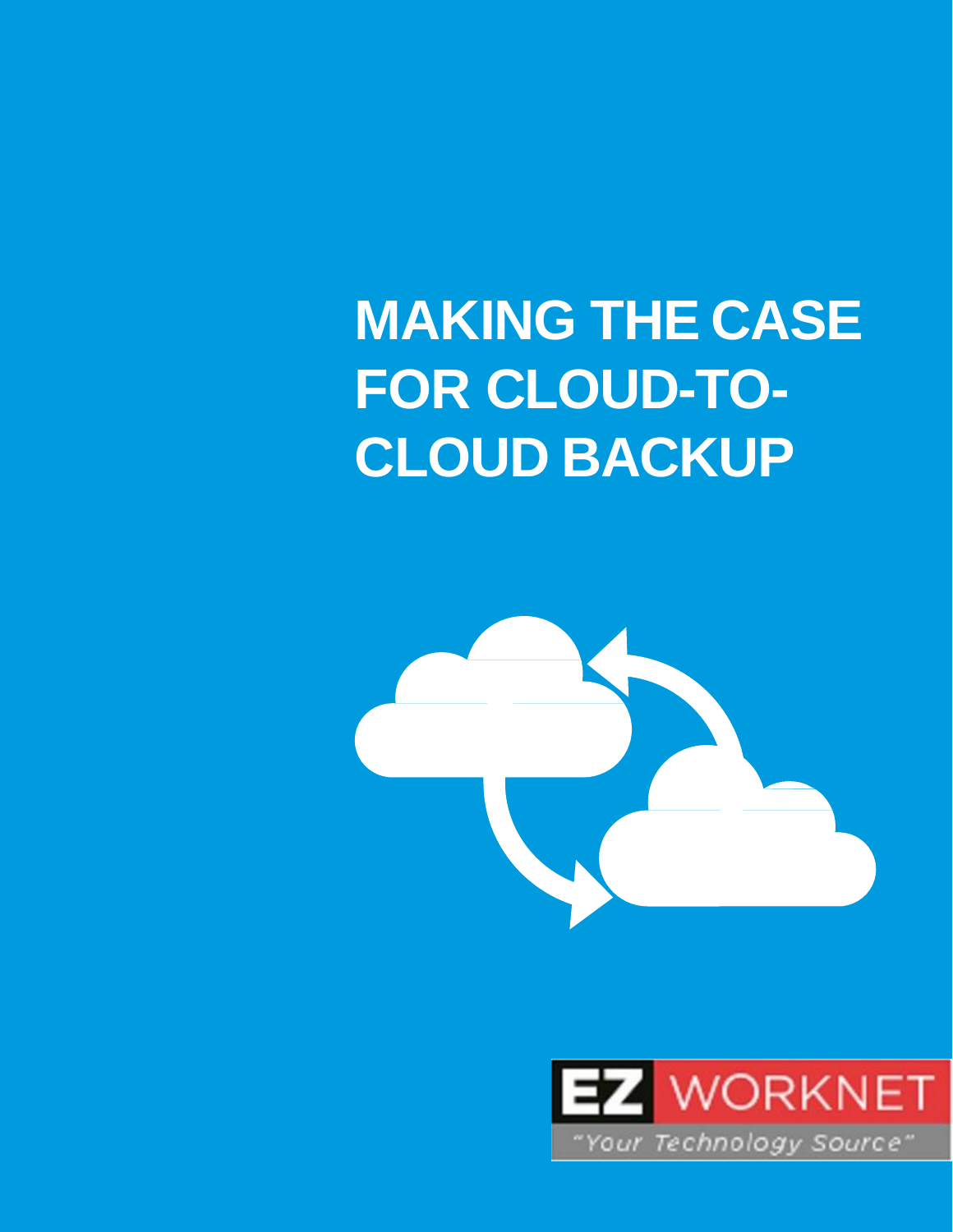

#### **Introduction**

As we move into the information era, data becomes a foundational element of business. Data is collected, stored, and analyzed allowing businesses to gain a new depth of insight into their customers and their habits with an endless amount of possibilities to grow their business in a smarter, more agile way. This data needs to be available around the clock to ensure the operational success of thebusiness.

Data that once lived in basements and backrooms is being moved to cloud- based servers and SaaS applications. Historically, data backup has always been a key component of any IT strategy – whether it was stored on floppy disks, duplicate servers, or in custom built applications. With this shift to the cloud, backup shouldn't be taken out of thestrategy; rather, it should be re-thought to be more adaptable and cost-effective – the same reason you moved to the cloud in the first place.

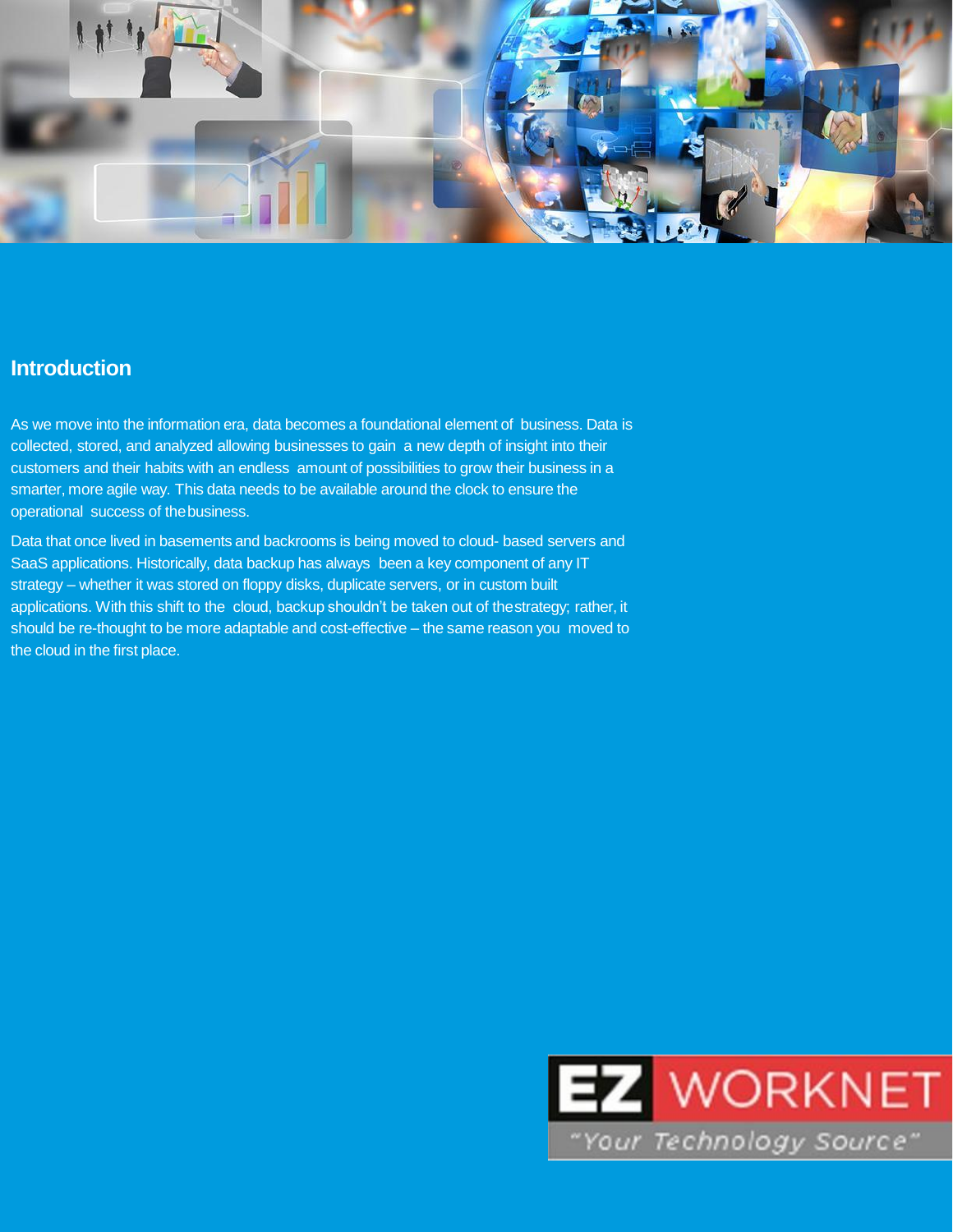## **But isn't the CloudAlready Backed Up?**

There is a common misconception that the cloud is backed up. However, while Amazon, Google, and Salesforce all have disaster recovery plans for the data they store on their servers, is that the only way you think you'll be affected by data loss? It's more likely that an employee is going to delete something they end up needing two weeks later than the possibility of all of Google's servers being destroyed by a tornado. Google and Salesforce both have limited functionality when it comes to getting your data back if it is lost for reasons other than hardware failure or disasters. In fact, Salesforce has a high cost associated with recovering your data and it can take up to 15 days. These applications usually aren't the responsible party for your data loss, but they aren't built to protect you against accidental or malicious actions either. In other words, if the data loss is your fault, you're out of luck in most cases unless you have your own backupsolution.

#### **How Can I LoseData?**

Data loss has serious implications for businesses affected. The Cloud Security Alliance listed the Top 9 Cloud Security Threats and rated Loss of Data as the #2 most severe threat, up from #5 in 2010. For businesses that sustain data loss, statistics show that 60% of those companies will be out of business within 6 months of thedisaster.

## **Accidental Deletion and User Mistakes**

More often than not, data is deleted only for the user or organization to later realize that it is actually still needed. A collaborator might accidentally delete a shared project, or you might delete a scrapped project and then later learn it is starting up again. Information can also unknowingly be overwritten or corrupted by users and third partyapps.

#### **Over-Writing Data**

SaaS applications hold large amounts of data that are constantly added to and updated. Over-writing data is a common problem that occurs when large data sets are imported into the application via bulk uploads or when integrated third party applications are used to manage the data inside the base SaaS application.

## **MaliciousActions**

People often delete data before they quit, if they suspect they are going to be fired, or to spite a boss or coworker they are angry at. Hackers can also be the culprit, surpassing security systems to delete or corrupt data. Whether internal or external, untrustworthy people are a reality.

**It's more likely that an employee isgoing to delete something they end up needing two weeks later than the possibility of all of Google's servers being destroyed by a tornado.**